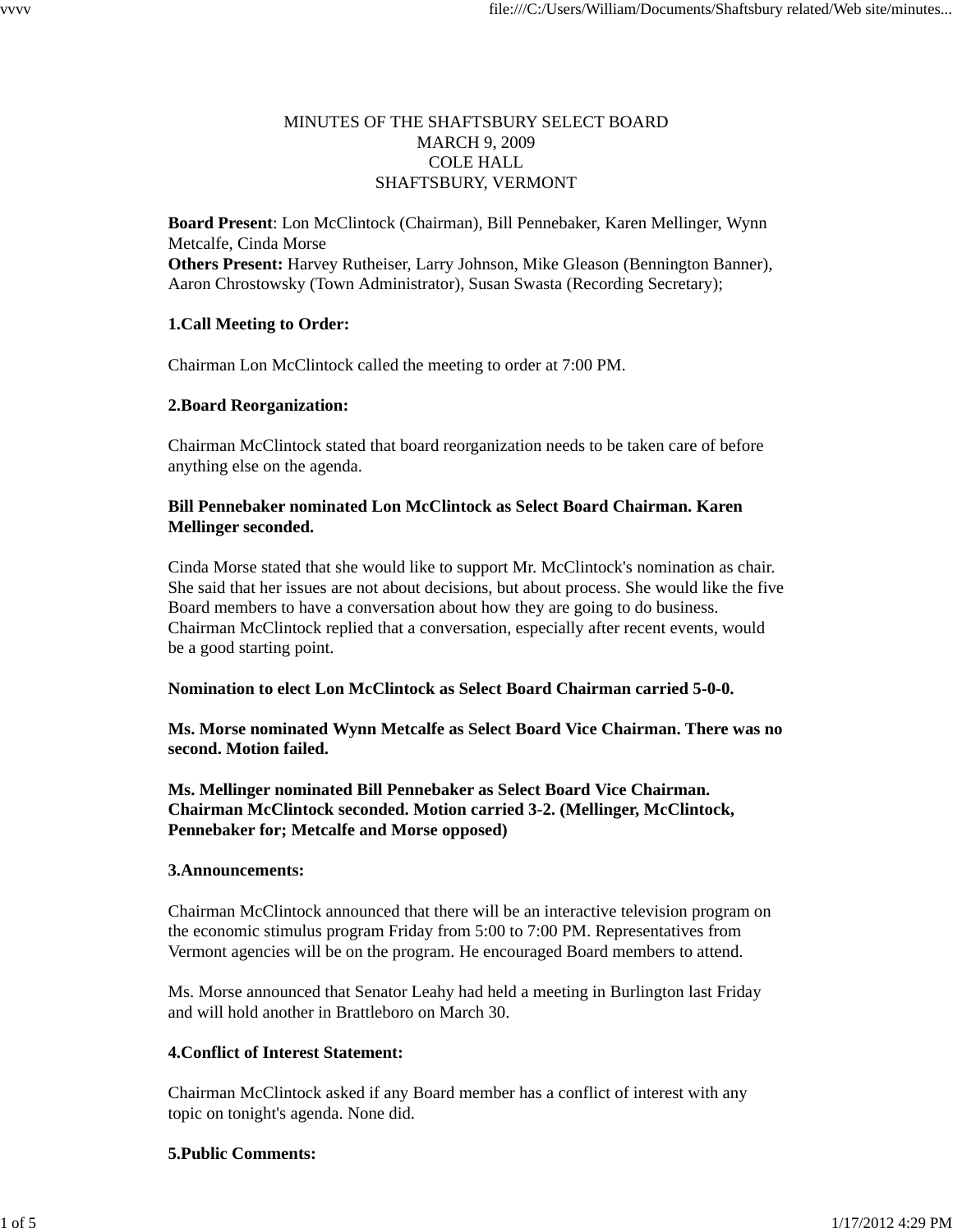There were no public comments.

#### **6.Select Board Rules of Procedure:**

Chairman McClintock stated that the rules had been circulated to Board members by Mr. Chrostowsky. He suggested that they not act on it now, but discuss it. Ms. Morse said she has some minor edits but no real problems, since the rules had already been adopted by the Board in the past. She suggested that Board members review the Select Board handbook, especially the elements of consensus procedure. Ms. Morse noted that consensus can be cumbersome and takes longer but can be valuable.

Ms. Mellinger and Mr. Metcalfe said they had not received the rules. Mr. Chrostowsky will resend them and the discussion will be on the next agenda.

#### **7.Meeting Schedule:**

Chairman McClintock asked if Board members are willing to go back to twice-monthly meetings. Ms. Morse said she prefers to schedule meetings weekly and cancel a meeting if there is not a lot on the agenda. Mr. Pennebaker recommended twice a month most of the time, but weekly during budget season. Chairman McClintock suggested twicea-month meetings, with special meetings to be called if the agenda is too full. Ms. Morse said they could try that out and revisit it to see how they are doing.

## **Mr. Metcalfe made motion to hold regular Select Board meetings the first and third Mondays of the month. Mr. Pennebaker seconded. Motion carried 4-1-0. (Ms. Morse opposed)**

## **8.Annual Appointments:**

Mr. Chrostowsky reported that he had posted and placed a newspaper notice on the Trustee of Public Funds vacancy. He said there are several Planning Commission and Development Review Board (DRB) vacancies, which will be filled by the boards themselves. It is up to the Select Board how to handle committee vacancies; in the past they have reappointed members. He listed other open positions. Ms. Mellinger said that she thought some of these positions had been eliminated by the legislature, and they should get rid of them. Ms. Morse agreed. Mr. Chrostowsky will check on this.

Ms. Morse recommended that they start this process in January next year, since terms expire in late March and early April and it doesn't give them enough time to start after Town Meeting. Others agreed.

Board members agreed that open positions should be noticed in the newspaper. Mr. Chrostowsky will also contact current appointees to see who is interested in staying on. They went through the list of positions and agreed to eliminate fence viewers, inspector of lumber, shingles and wood, and weigher of coal.

## **Ms. Morse made motion not to make appointments to positions they are not required by the state to fill. Mr. Pennebaker seconded. Motion carried 5-0-0.**

There was a brief discussion of the Environmental Issues Committee and the issues it will focus on.

## **9.Adoption of Town Highway Financial Plan:**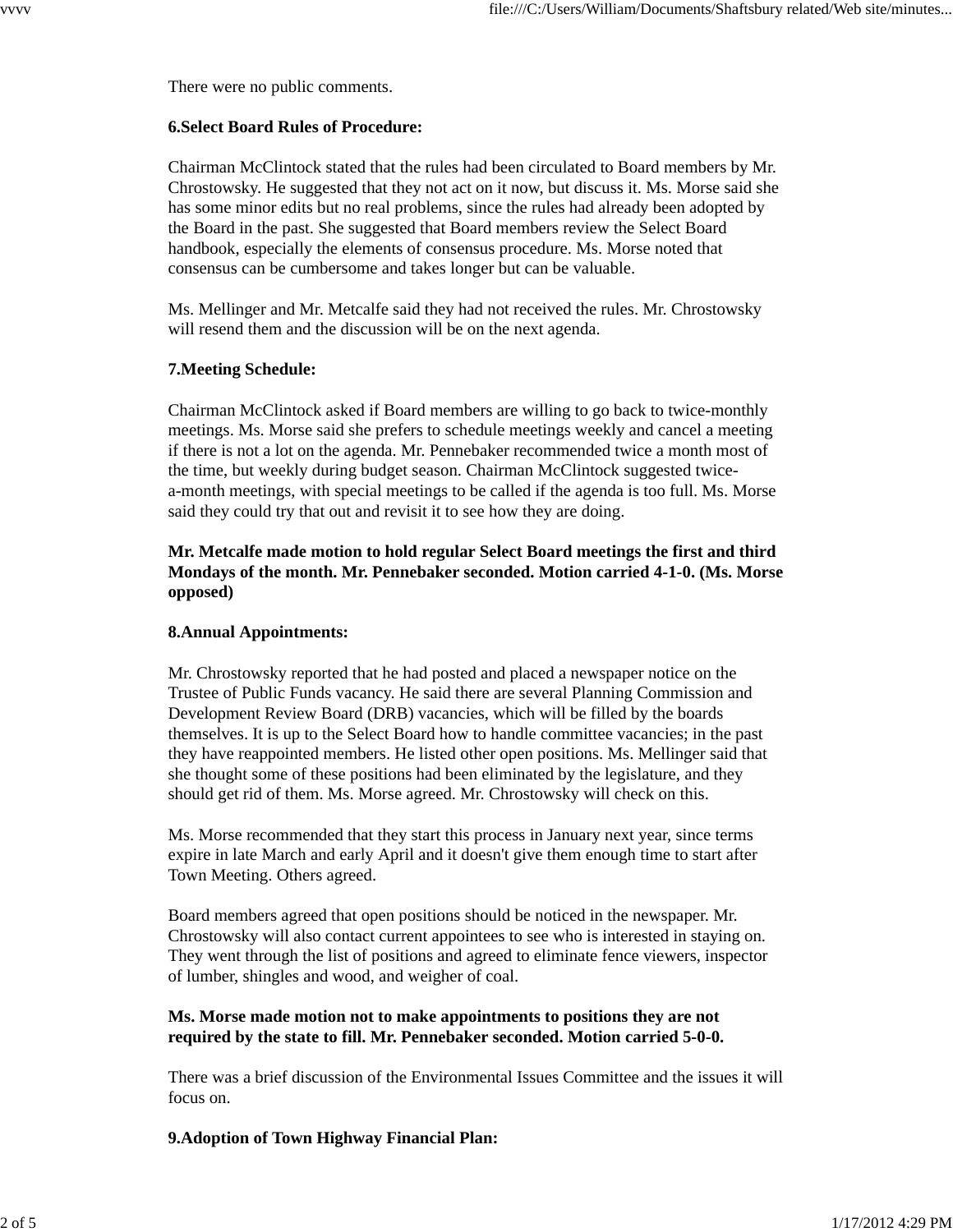Chairman McClintock stated that the Town has to adopt this plan annually. It lists roads by class and verifies maintenance allocations, and is based on the budget passed by Town voters.

# **Ms. Morse made motion to adopt the Town Highway Financial Plan. Ms. Mellinger seconded. Motion carried 5-0-0.**

## **7.Meeting Schedule (cont'd.):**

Ms. Morse stated that they had not talked about the meeting schedules of other boards and committees. They went over meetings schedules of the Economic Development, Ancient Roads, Recreation, Environmental Issues, and Sidewalk Committees, Ms. Mellinger said she would like the Water Board to have a regular quarterly meeting preceding the Select Board meeting. Schedules of the Planning Commission and DRB are unchanged. Mr. Chrostowsky will circulate a revised meeting schedule.

# **10.Budget Status Report:**

Chairman McClintock said that they have a complete report through March 5 and an estimated cash flow through the end of the fiscal year. There may be a budget shortfall of \$26,324; the deficit reduction plan addressed a deficit of \$23,500.

There was a discussion of the report and of the numbers used by Treasurer Henri Billow and by Mr. Chrostowsky. Ms. Morse asked that the two of them work together to generate a budget report for each meeting. Ms. Mellinger asked if tax revenues should be coming in to Ms. Billow's mailbox, since no one else can get into it when she is out. Mr. Chrostowsky will look into this. There was a brief discussion of money to be reimbursed to the General Fund by the Water Department when bond money comes in. Mr. Chrostowsky reported that the \$5800 VComm grant money had been received.

# **11.Conflict of Interest Policy**:

Chairman McClintock asked how people would like to proceed. He suggested adoption of a town-wide policy and noted that under current policy there is no recourse if a person does not recuse himself or herself. Ms. Morse said she had thought the Planning Commission and DRB had already adopted the same Town-wide conflict of interest policy as the Select Board. Chairman McClintock said he proposes replacing the current policy with a new one to cover all three boards. Ms. Morse said they need to have a conversation with all who will be affected. She noted that the assumption has been that each board would have its own rules of procedure and share the same conflict of interest policy.

Chairman McClintock recommended that they disseminate the policy to all boards, give them time to discuss it, and then hold a multi-board hearing. Ms. Morse said this should be done soon. She recommended using language that a layperson can understand. Chairman McClintock said he will revise to make the language more readable, then circulate the policy. They can hold the first public hearing in about a month. He asked Board members to send suggestions on language changes.

# **12.Review and Approve Warrants:**

The following warrants were presented for approval:

Transfer Warrant: \$32,350.00 (transfer from Water Department, Reappraisal Fund, Howard Park)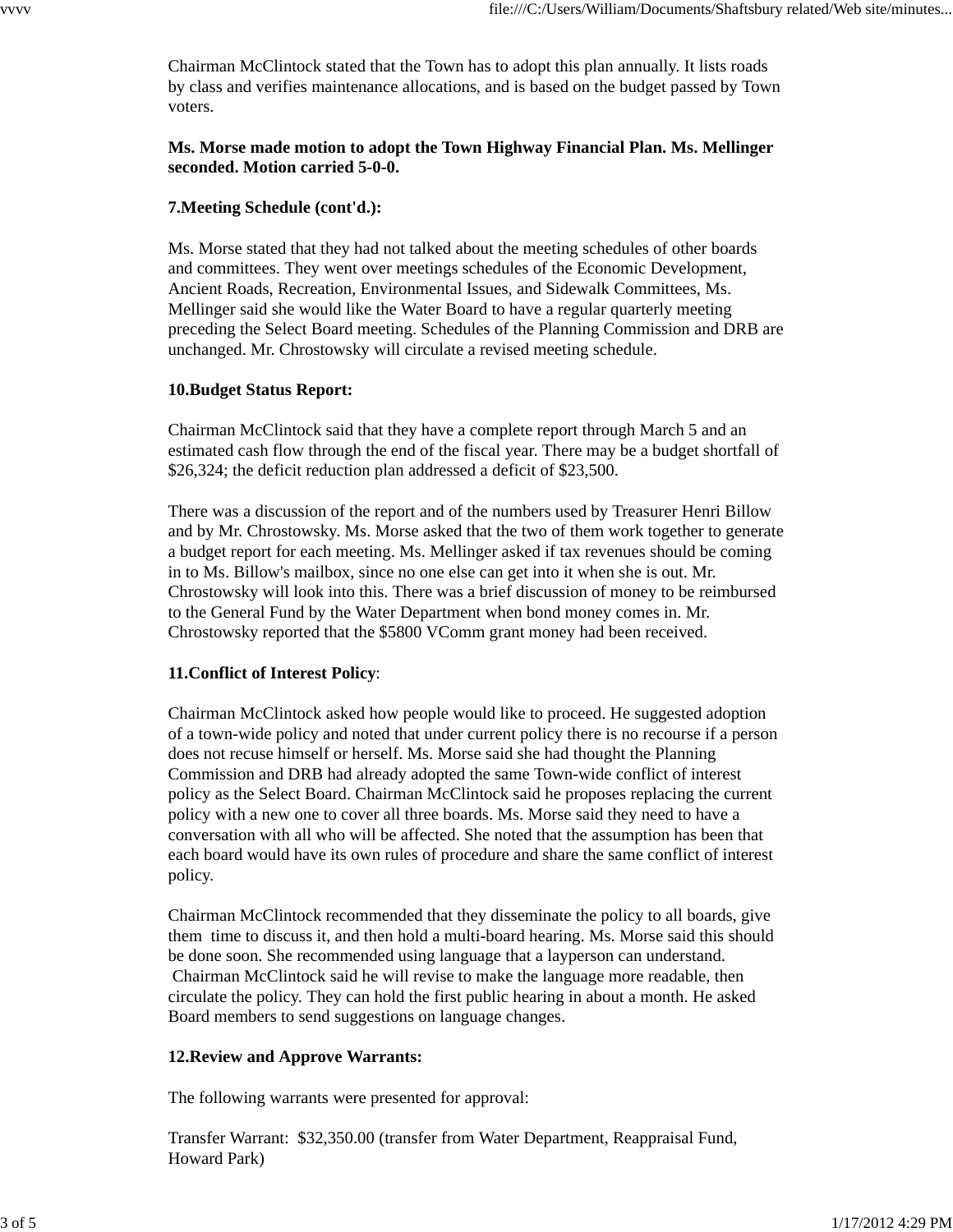## **Ms. Morse made motion to pay Transfer Warrant. Ms. Mellinger seconded. Motion carried 5-0-0.**

Warrant #38:\$33,381.48 (reappraisal, sand, health insurance)

#### **Ms. Morse made motion to pay Warrant #38. Ms. Mellinger seconded. Motion carried 5-0-0.**

Warrant #37:\$ 4,847.17 (salt, oil drum disposal, sheriff)

## **Ms. Morse made motion to pay Warrant #37. Ms. Mellinger seconded. Motion carried 5-0-0.**

Payroll Warrant #35:\$10,650.41

**Ms. Morse made motion to pay Warrant PR#35. Ms. Mellinger seconded. Motion carried 5-0-0.**

Payroll Warrant #36:\$6,950.90

**Ms. Morse made motion to pay Warrant PR#36. Mr. Pennebaker seconded. Motion carried 5-0-0.**

#### **13.Review and Approve Meeting Minutes:**

#### December 18, 2008 Select Board minutes

**Ms. Morse made motion to approve December 18, 2008 minutes. Ms. Mellinger seconded. Motion carried 3-0-2. (Mr. Metcalfe and Mr. Pennebaker did not attend.)**

#### February 23, 2009 Select Board minutes

## **Ms. Mellinger made motion to approve February 23 minutes. Mr. Pennebaker seconded.**

One correction was requested: time of adjournment was 10:00 PM.

## **Motion to approve February 23, 2009 minutes as amended carried 4-0-1. (Ms. Morse did not attend.)**

#### **14.Other Business:**

Ms. Mellinger reported that the sidewalk project contract amendment, to cover additional work required, has to be approved. They will then be ready to go out to bid. The amount is almost \$9,000.

#### **Ms. Morse made motion to approve the sidewalk project contract amendment. Mr. Pennebaker seconded. Motion carried 5-0-0.**

Miss Mellinger said that she wants the water project easements to be approved by the Select Board. This will be on the agenda for next week.

Mr. Metcalfe said that he wants the Board to do a follow-up to the budget season and